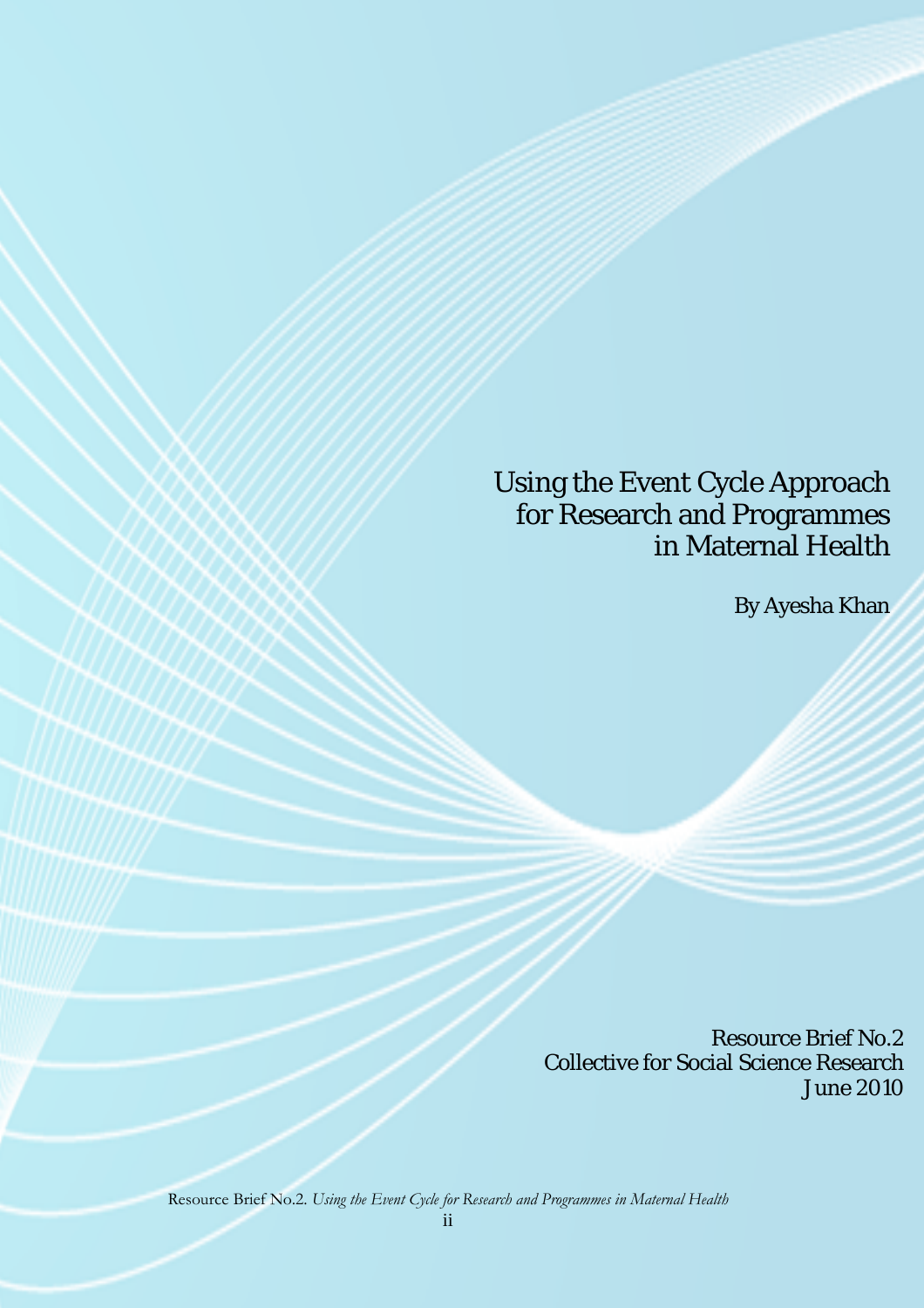## **Using the Event Cycle for Research and Programmes in Maternal and Reproductive Health**

### **What is an Event Cycle?**

An event cycle is a diagram of the series of events that lead to possible outcomes, in this case pregnancy-related health outcomes, such as death, recovery or disability. This includes the events related to contraceptive use, postabortion complications (from both induced and spontaneous/miscarriage), treatment for complications and deliveries. The events, and real choices exercised by individuals or couples, which begin with sexual activity, leading to contraceptive use, pregnancy (wanted or unwanted) and so on, overlap as they lead to different outcomes. For example, if we make an event cycle leading to post-abortion complications, such as infection, arising from spontaneous abortions (ie miscarriages), it will look almost the same as the one leading to PACs from induced abortions. Understanding where the series of events overlaps can give us useful insight into how interventions can be made strategically to improve the broader maternal health outcomes of women in Pakistan.

An earlier version of this event cycle was used to develop a framework for measuring the economic costs of unsafe abortion-related morbidity and mortality. (That is, the costs to women, households, communities and health services for illness or death arising from unsafe abortions.) The earlier version was referred to as a "decision diagram", which allowed for an estimate of costs (indirect and direct) incurred by family, community and health systems based on the outcomes of complications from an unsafe abortion.<sup>1</sup>

A similar costing exercise is underway at the Collective for Social Science Research in Karachi.



For our purpose we have revised this event cycle to capture a broader series of events and possible outcomes related to pregnancy among women in Pakistan. This was done because we felt that only when we were able to map out the series of alternative events to unsafe abortion, and their relative costs, would we understand how pregnancy-related events unfold and where the burdens of cost lie.

 $\overline{a}$ <sup>1</sup> Michael Vlassoff et al, 2008, pp.9-11.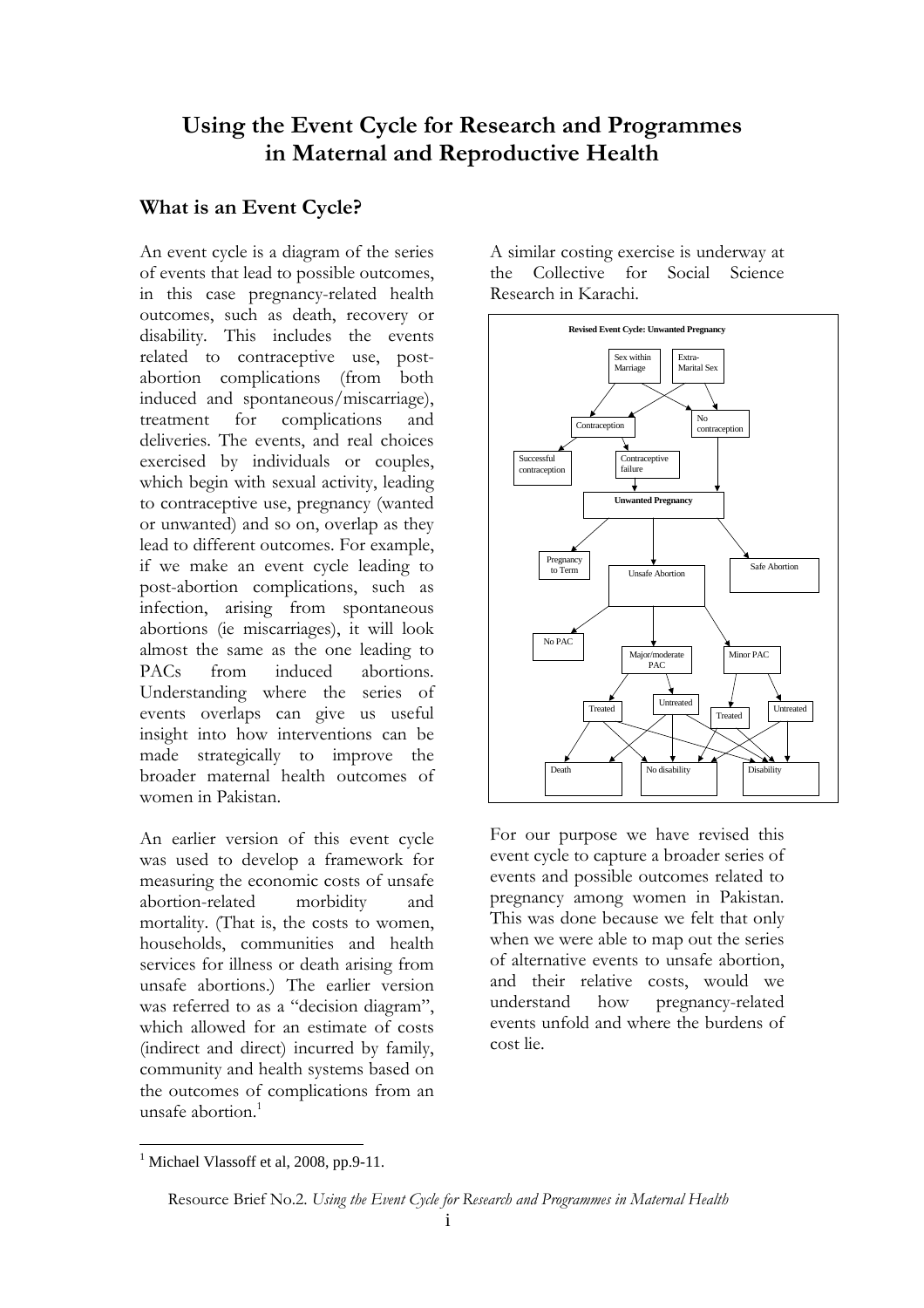### **What Else Does the Event Cycle Concept Offer?**

This approach of creating a diagram of the series of events, and their alternatives, can be expanded to accommodate even more possible events depending on how vast the analysis becomes and for which purposes it is used. For Example we could include "wanted pregnancy" in the diagram and the outcomes of "spontaneous" abortions was well. Here are some examples of how we can use this model for purposes of research and programme interventions.

### *Identify Gaps in Data*

The event cycle forces an empiricallybased understanding of how women arrive at various reproductive health outcomes. We need to use existing research to assess how much we really know, and this helps us to identify where we are missing data. For example, we know much more through existing research about the outcomes of sex within marriage than we do about extramarital or pre-marital sex. However, medical studies on the treatment of post-abortion complications in hospitals indicate that a small but significant proportion of unmarried women seek treatment for induced abortion complications2 , but national surveys have not yet accessed this population.

The recent Pakistan Demographic and Health Survey (2006-7) gathered a set of data and verbal autopsies of maternal deaths across the country, allowing for a unique detailed reconstruction of what events lead to such a high number of tragic outcomes and a maternal death rate of 276 per 100,000 live births. If we use the event cycle as a tool for analyzing this data, it will help us to identify the most vulnerable points in the decision-making process of women and design context-specific interventions that reduce this vulnerability.

#### *Understanding Health-Seeking Behavior*

We need to examine more closely how women seek pregnancy-related care; that is, how they assess alternatives and decide among them. Some of this information is already available in Pakistan, but much more research is required.

Medical studies on post-abortion complications<sup>3</sup> related to induced abortion suggest that there are women who repeatedly terminate unwanted pregnancies and then at some point are faced with a complication that drives them to seek a hospital. Doctors express concern over this finding and suggest that timely introduction of family planning counseling, while women are still in hospital, is essential to help them avoid further resort to unsafe abortion as a method of family planning. The assumption is that a behavior change in favor of contraceptive use would reduce post-abortion complications. How to bring about that change is one of the biggest challenges facing SRHR practitioners.

#### *Plugging the Gaps in Programmes*

This event cycle approach also allows us to map where existing programme interventions impact the series of events leading to negative outcomes, and where there are serious gaps. For example, there are programmes in place in both the public and private sectors to train community midwives and traditional birth attendants. This approach is intended to reduce the chances of a woman seeking an unsafe provider for much of her pregnancy-related needs. However, we have not developed strong programme interventions to treat women who suffer minor post-abortion

 $\frac{1}{2}$  $2$  Khan, 2009.

 $3$  Ibid.

Resource Brief No.2. *Using the Event Cycle for Research and Programmes in Maternal Health*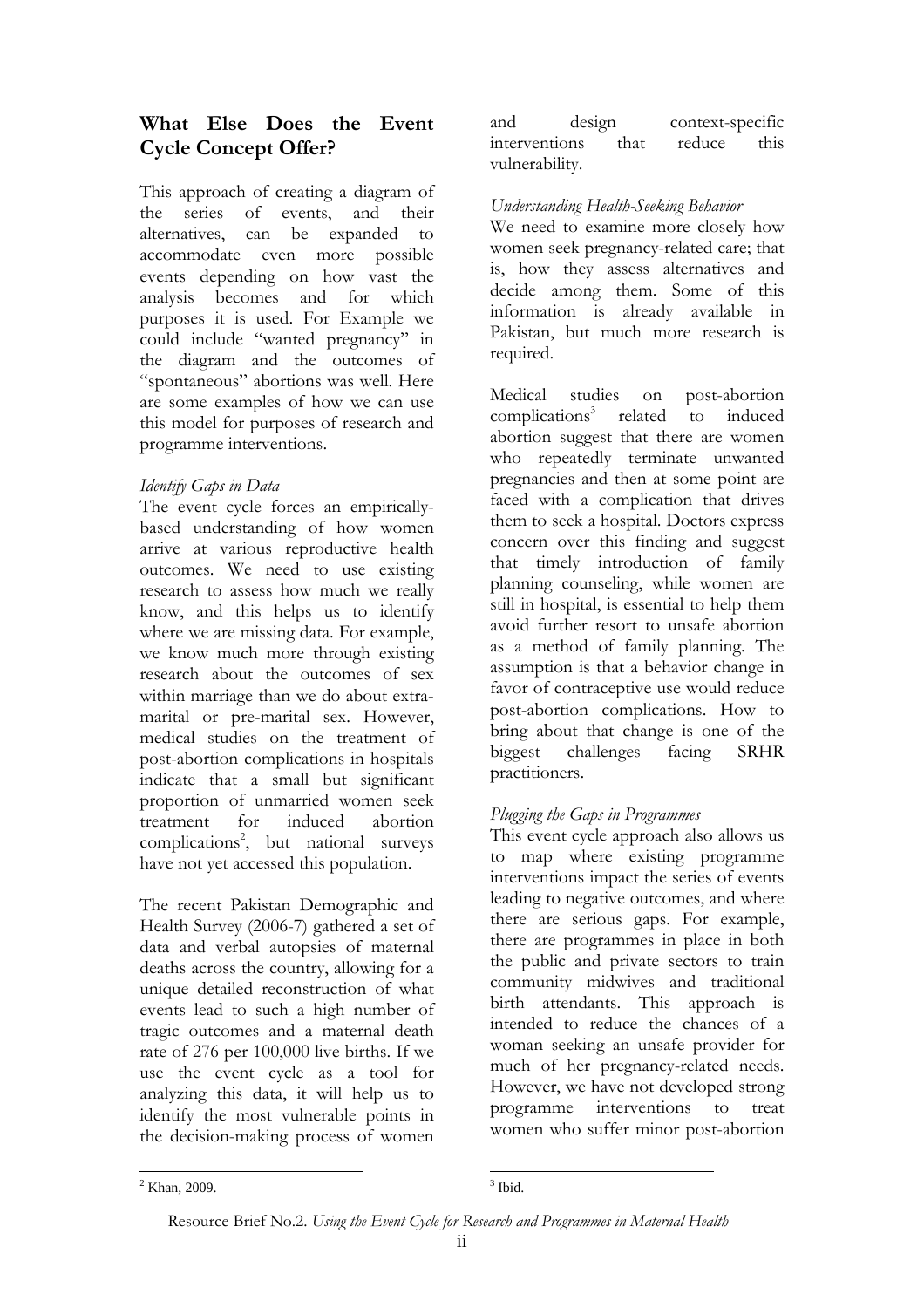complications. These may go uncounted in surveys and untreated in the population, even though we know that long-term reproductive tract infections can lead to secondary infertility and pelvic inflammatory disease among women. Identification of such gaps in services can help organizations to put more priority and resources into wider areas of reproductive health.

#### *Effective Strategic Partnerships*

Further, the event cycle concept can be used to develop strategic partnerships among stakeholders working in sexual and reproductive health. At the district, provincial, or even national level, organizations can work together to provide services to have impact on different stages of the cycle and allocate responsibilities accordingly. The current advocacy work for post-abortion care, led by medical professionals and health activists, is an example of such an effort at the policy level. A creative and timely new development would be coordination among programmes and services to ensure that all stages of the event cycle are covered, with different organizations taking up responsibility for providing information or services at specified stages of the cycle.

#### *Strategically Impacting the Event Cycle*

The context of maternal health varies dramatically across Pakistan. Age at marriage, education and type of contraception used are all indicators that will influence the outcomes of an event cycle related to pregnancy. Location, also, has a role to play as indicated by the higher reported maternal mortality ratio in Balochistan (785 per 100,000 live births), compared to the other provinces and the national average of  $276.4$ 

If we take the event cycle as a model for understanding how specific interventions can lead to more positive outcomes, and how these interventions may vary based on local conditions, it will help our own programme and advocacy efforts to be more responsive to communities' needs. It is hoped that the model will also help us to develop more cost-effective programmes, particularly through investment in earlier stages of the event cycle that would lead to fewer morbidities and mortalities later.

While we know from the PDHS that almost all women have knowledge of some method of contraceptives, however 47.7% of ever-married women ages (15-49) have never used any kind of method at all. [Further, a full 65% percent of women reported having delivered their babies in the five years preceding the PDHS at home, and only 34.3% delivered in a public or private health facility (p. 53, 56,113)]. We need to change this behavior and ensure that women can access quality care at every stage of the event cycle.

Interviews conducted for our research with women in urban Karachi yielded some significant patterns when we constructed an event cycle for each pregnancy in a respondent's life. Women reported seeking the same health service provider repeatedly over many pregnancies, whatever the outcome. While an unsafe abortion provider, most often an untrained *dai* or a nurse, may be the reason for her postabortion complication, yet for the next pregnancy a woman's health-seeking behavior may well be unchanged and she may revert to the same provider for her delivery. We need to understand the reasons for this behavior pattern.

Another important profile based on these interviews is of a woman who seeks hospital care for some

 $\overline{a}$ <sup>4</sup> National Institute of Population Studies and Macro International Inc., 2008, p.179.